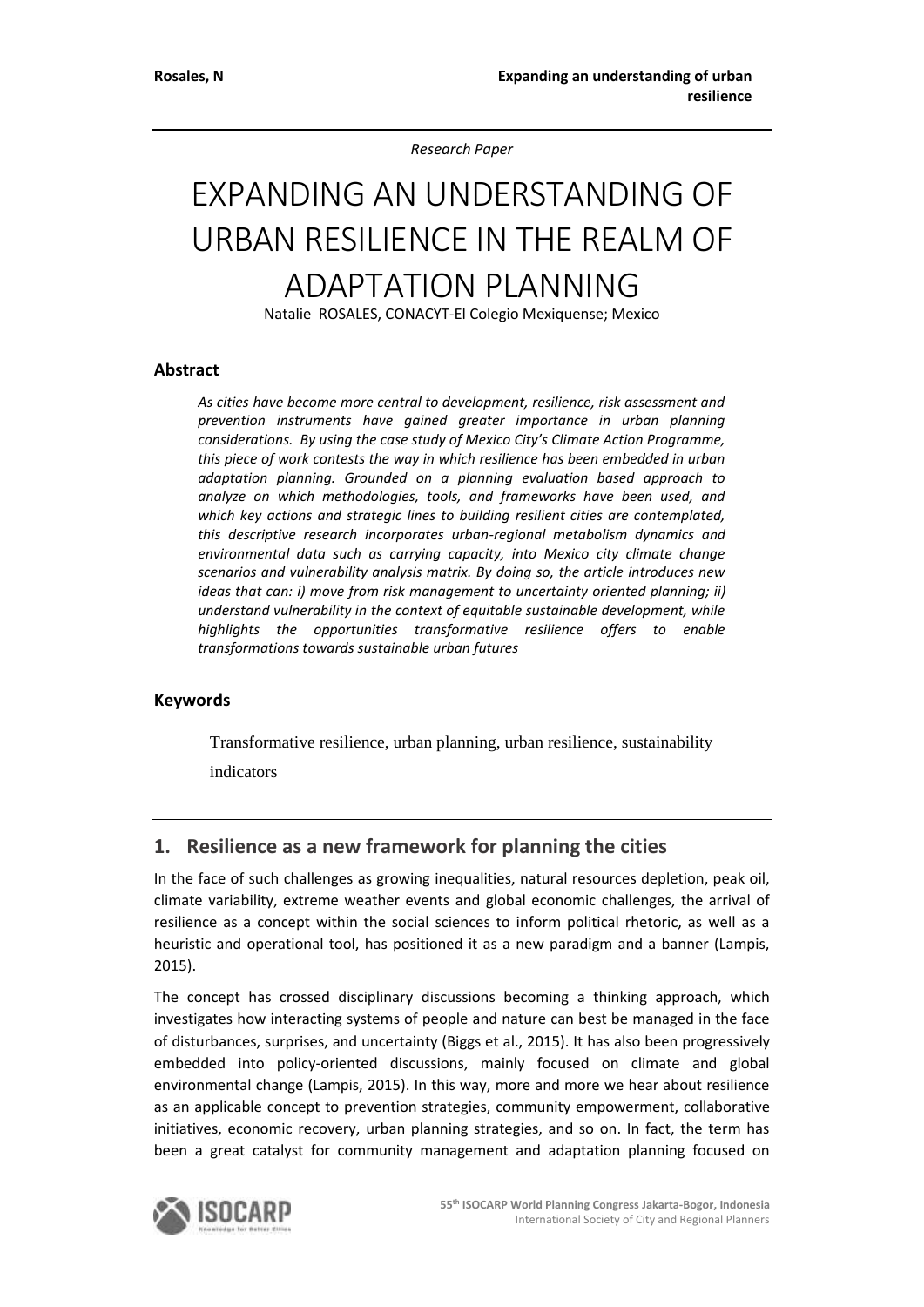identifying specific measures and processes that can address the uncertainties of climate change through action and implementation. Thus we find that at the local level, an increasing movement to build resilient communities has grown over time aiming to "anticipate[s] problems, opportunities, and potentials for surprises; reduce[s] vulnerabilities related to development paths, socioeconomic conditions, and sensitivities to possible threats; respond[s] effectively, fairly, and legitimately in the event of an emergency; and recover[s] rapidly, better, safer, and fairer" (Hearn, 2008).

Following these tendencies the concept has arrived in the urban arena and the efforts to build resilient cities have increased, generating new perspectives and urban planning frameworks to tackle the enormously complex interactions between different (non-scalar) components of socioecological systems, which include governance networks, economic systems, resource flows, social dynamics and the structure of the built environment (Resilience Alliance, 2007). Among these new approaches, stands out the following three: disaster risk reduction (DRR); social vulnerability; and urban political ecology.

## **1.1. Resilience and climate change adaptation and disaster risk reduction (DRR) approach**

Recent discussions on sustainability connect global warming and climate change, and their association with resilience. Becoming a widely debated issue in urban sustainability and risk management literature. The planning resilience approach rooted in risk and uncertainty argues that change will occur, and as unexpected shocks are not able to prediction. Therefore, cities must strengthen their capacity to handle and deal with external threats such as natural disasters (hurricanes, floods, and earthquakes), the depletion of natural resources (oil, water) and shocks (Abhas, et al., 2012).

In this regard, the notions of building resilience refer to the ability of human settlements to withstand and to recover quickly from any plausible hazards. However, also from an economic standpoint, it stresses the importance of recovering from crises, not only by reducing risks and damages from disasters (i.e., loss of lives and assets), but also strengthening the ability to quickly bounce back to a "stable state" (UN HABITAT, 2016).

This vulnerability/resilience paradigm which calls on building resilient and intelligent urban environments, who are able to "anticipate" future shocks, has been driven by international institutions like the World Bank, UN-Habitat, the European Commission, ICLEI, and has mostly replaced a hazards approach in the social sciences (ICLEI, 2012).

As such, there are different initiatives focused on developing city stakeholder's capacity to address the challenges, uncertainty, and unpredictability of all types of change and disturbance. Including natural hazards, such as the Resilient Cities Project from the OECD; the United Nations International Strategy for Disaster Risk Reduction (UNISDR) launched its 2010-11; the Worldwide Disaster Reduction Campaign explicitly including the issue of 'resilient cities'; ICLEI's Resilient Cities initiatives; UN-Habitat City Resilience Profiling Programme; Rockefeller Foundation's 100 Resilient Cities project, just to name a few.

Nevertheless, even when, much of the literature and practices focus on this approach, resulting in disaster reduction and a better understanding of hazard, there is increasing recognition that a more complex part of the equation lies in the way in which societies are organized (Mitchell, 1999).

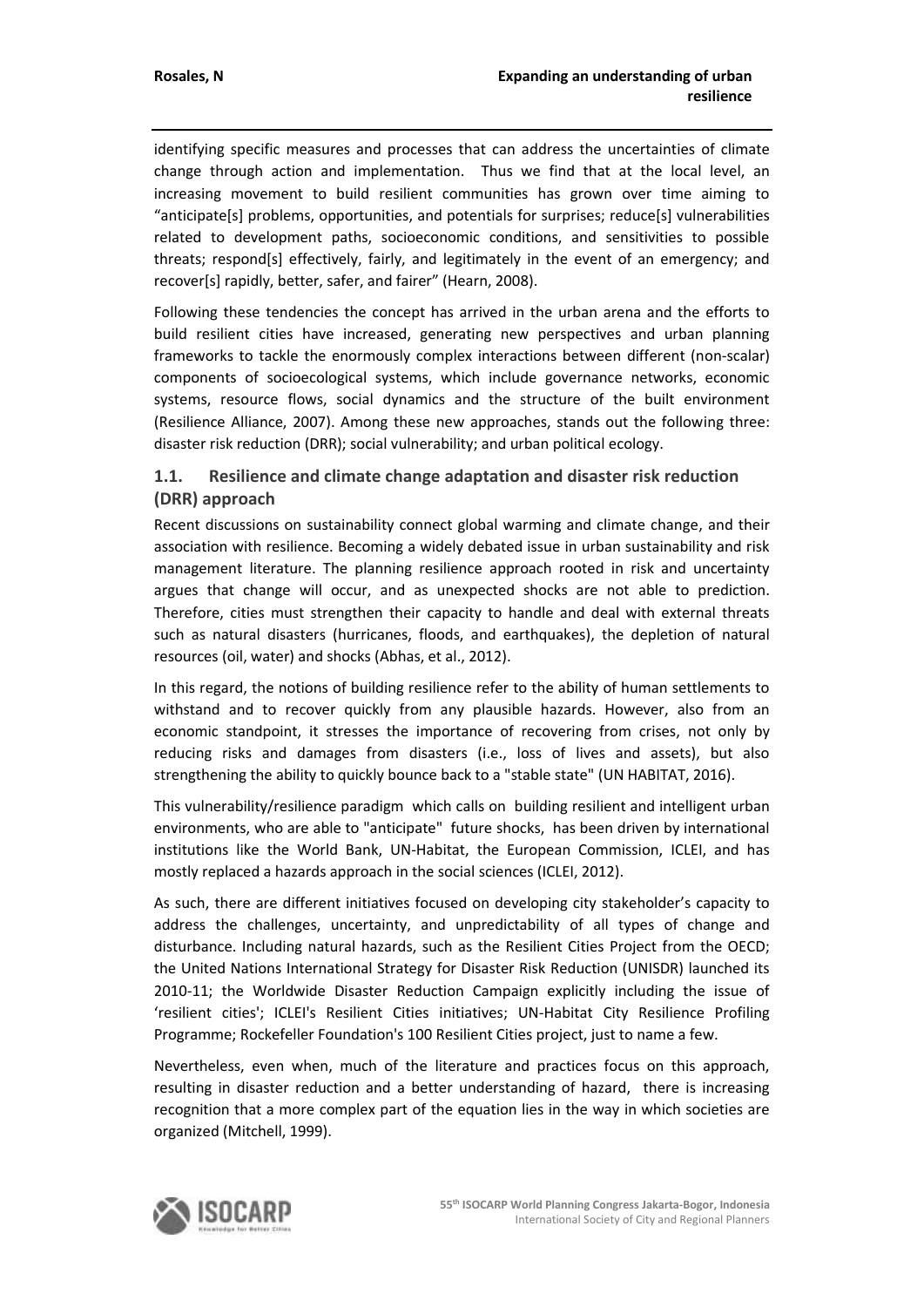## **1.2. Resilience and the critical perspectives approach**

#### The social vulnerability approach

From a critical theoretical framework, there is an essential body of knowledge that investigates and evaluates the social, institutional, and policy roots of urban ecosystem resilience to understand the nonlinear relationships and interacting systems (Campanella, 2006). These studies have focused on how different urban ecosystems can adapt, adjust, renew and transform in response to trauma, national economic and demographic challenges, and global climate change, highlighting an important issue: resilience is the counterpart of vulnerability (Campanella, 2006)

Under this point of view, the social vulnerability approach emphasizes that there are specific social, political and economic processes and structures that lead to vulnerable conditions. So, risk varies not just according to the hazardous agent, as it is distributed unequally among the impacted population and communities. Therefore, advancing resilient actions in anticipation of risk, in reaction to impacts, or recovery from the effects, requires four factors: (1) knowledge of the hazard; (2) accurate perception of the risk; (3) understanding available alternatives; and (4) resources and flexibility. These factors most of the time are out of control of the population as they depend on more significant economic and social forces (Wilbanks, 2008).

In this regard, this social vulnerability approach helps to explain how communities that operate as groups with a sense of collective cohesion and identity, deal with adversity and stress and gain or lose functioning and strength as a result of trauma and disaster (Campanella, 2006).

#### The political urban ecology approach

Researchers supported by a critical school of thought, remind us that "cities are fundamentally natural, as human and no human residents compose their population, formed from earth material, and supported by ecological processes which are always due to politicization. Whether in the flow of water through the city, the uneven distribution of trees in its landscapes, or the environmental hazards imposed upon its citizens" (Robins, 2012). So, two concepts that have entered urban political ecology in its encounter with resilience approaches are the metaphor of urban metabolism and the notions of environmental justice.

Urban metabolism can quantify not only the dependencies cities have on external resources and how this relation can affect their adaptive capacity. Also, aiding to understand the way in which powerful actors and interests bend and funnel natural materials and forces to increase rents, develop properties, fuel growth, empowering or disempowering communities.

On the other hand, the concept of environmental justice points out that exposure risks are significant and unquestionably associated with historically dis-enfranchised groups (Cutter, 1995). This idea predicated on the well-known fact that disempowered communities (especially racial minority groups and the urban poor) have been located in and around technological and natural hazards ( lead smelters, garbage incinerators, or power plants).

These two epistemological assumptions argue that understanding how urbanization operates in metabolizing nature and in the creation and distribution of risks, vulnerabilities, and opportunities among urban dwellers, are imperative for addressing resilience at the

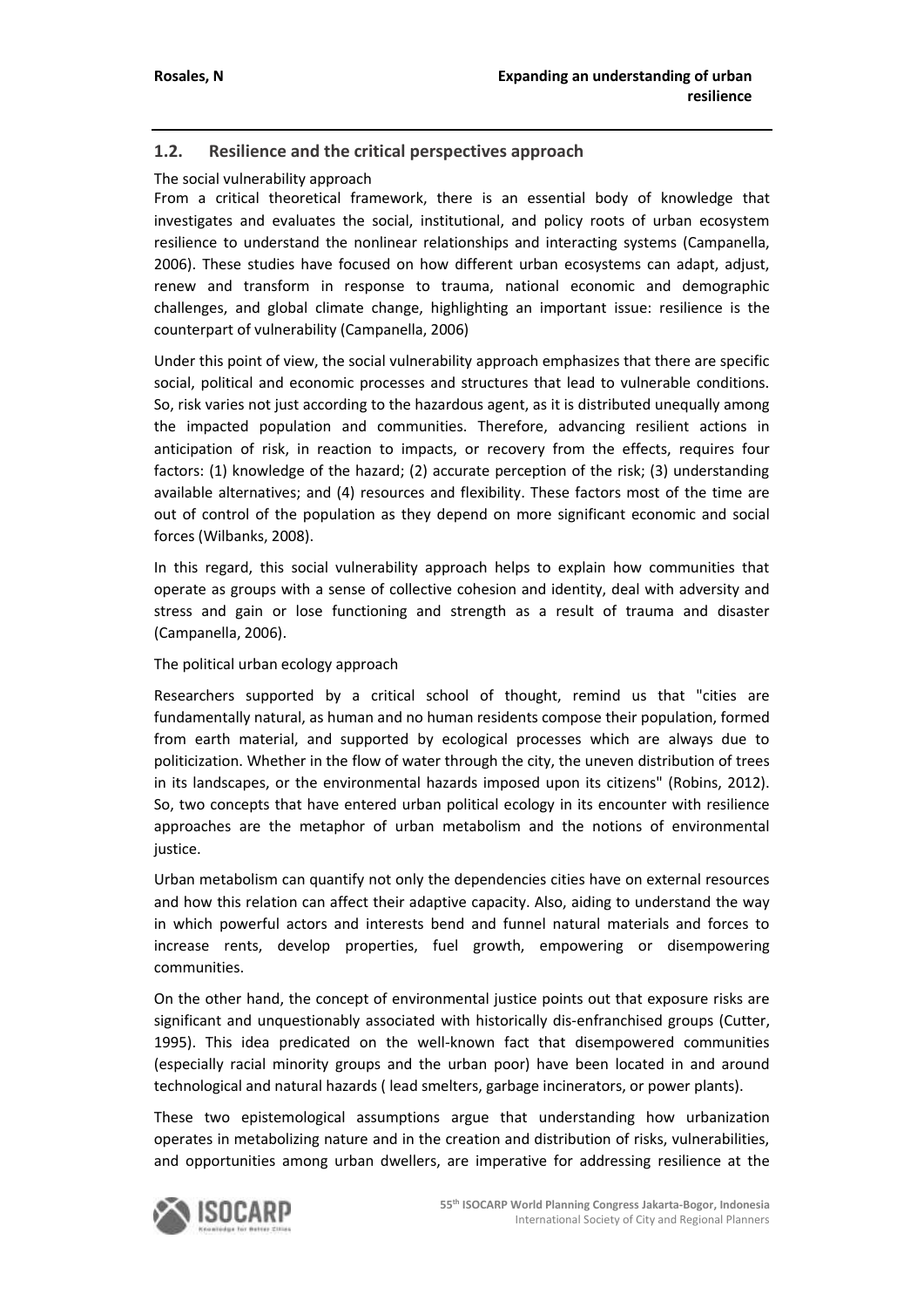urban scale. So, in order to build resilient communities there is a need for a deeper understanding of public responses to these challenges, and how planning can support synergistic relationships between resilience and environmental (The Bartlett Development Planning Unit, 2016).

Based on these different approaches, the debate about resilience has become central to urban sustainability, so risk assessment and prevention instruments have gained greater importance into urban planning considerations. In particular, the adaptation and disaster risk reduction (DRR) approach has been introduced as a useful framework to tackle the environmental, social and economic risks posed by climate change in cities.

Nevertheless, even when this use of the concept, represents an advance in contemporary planning frameworks, the focus on urban risk management, which has dominated the incorporation of resilience in planning practice, tend to restricts assessment and strategies to anticipate short-term disturbances, such as hazard or disaster recovery; while leaves aside vulnerability, environmental justice, and the capacity of urban systems to adapt, in the wider context of urban sustainable transitions.

In order to illustrate this, the following section will then focus on urban resilience strategies and approaches implemented in Mexico City's planning instruments.

The aim is to chart the contours of a critical assessment, exploring the use of the concept, the shortcomings of the principles adopted and how can we move forward to use this heuristic tool as a part of a comprehensive urban sustainability strategy.

This analysis is grounded on a planning evaluation based approach, and it is divided into three parts: i) a study on which evaluation frameworks, methodologies, tools and key and strategic lines to building cities resilience are contemplated; ii) a quantitative and qualitative analysis that incorporates urban-regional metabolism dynamics and environmental data such as carrying capacity, into the climate change scenarios and vulnerability analysis matrix, in an attempt to forecast future scenarios and define some priorities to increase socio-ecological sustainability and resilience; and iii) a proposal to move from risk management to uncertainty oriented planning.

# **2. Planning framework for building urban resilience in Mexico City: The Climate Action Programme**

Mexico City experienced a fast population growth leading the city spread to vast geographic expansion. This rapid change imposed pressures on urban eco-systems by creating new demands for land and more ecological services; increasing demand for urban infrastructure and services. The tensions due to the rapid growth and undersupply turn into water scarcity, traffic congestion, energy consumption, air pollution, and the appropriation of green areas for development.

At the same time, socio-economic and institutional factors have driven poor people –with a relatively little latitude of choice for house construction- into building houses on steep hillsides, making ecosystems more vulnerable to degradation.

Therefore, the issue of various environmental contingencies, by the hand of the recent intensification of meteorological events due to climate change, has increased cities

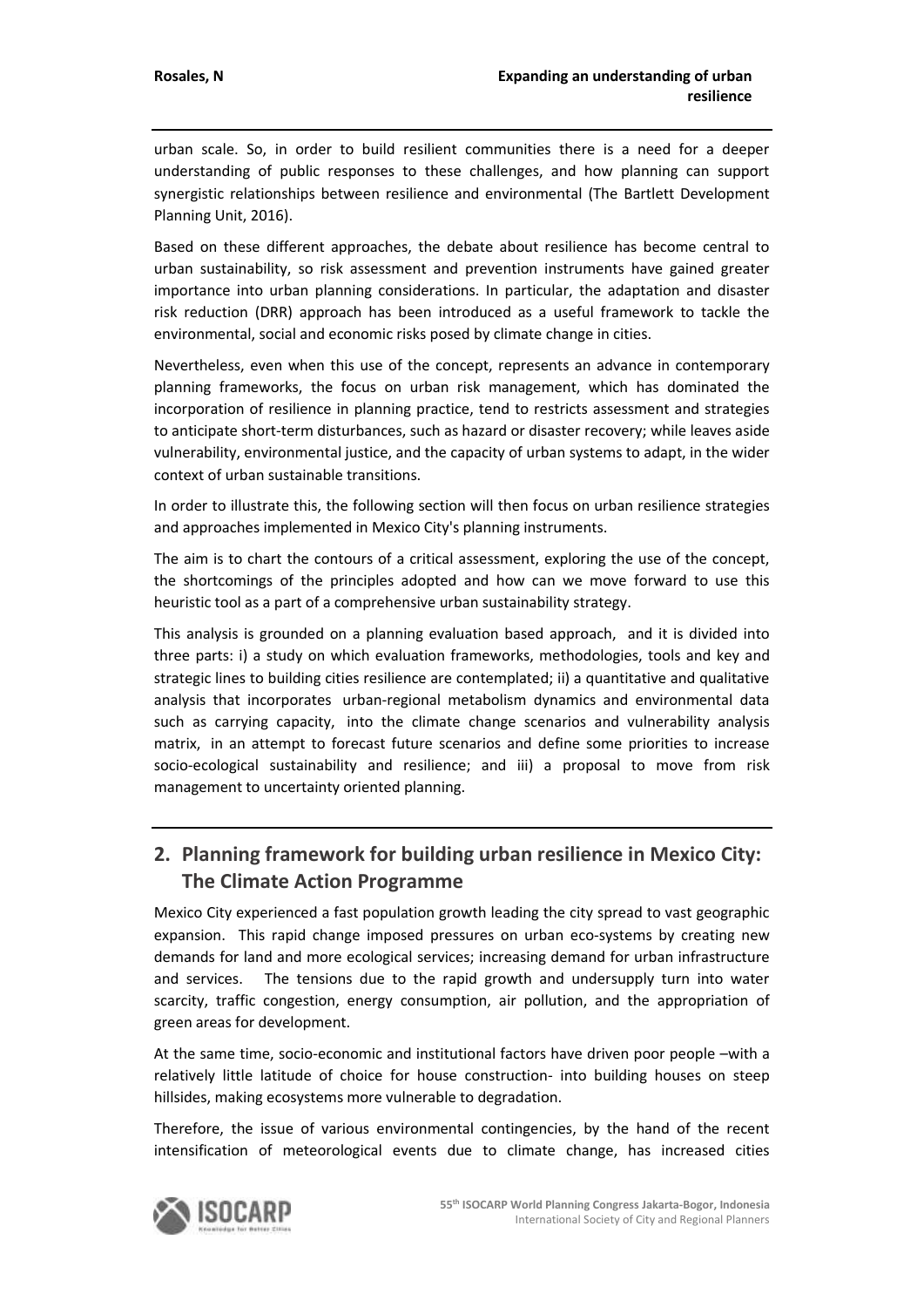vulnerability, giving centrality to issues such as sustainability, and more recently, urban resilience.

In the last years, Mexico City, as an international actor, has positioned itself in the national and global contexts as one of the cities which is driving resilience projects, due to the assumed leadership on the climate change agenda promoted since the COP 16 held in Cancun. So, the debate around resilience concerning climate change has become one of the new narratives permeating the City's different legal planning instruments.

Also, the city has joined the program 100 Resilient Cities (100RC) from the Rockefeller Foundation and has received funding by \$ 200 million to boost various programs and resilience strategies since 2015. Additionally, the government has allocated 10% of its budget, representing nearly 17,000 million pesos to boost resilience strategies. This initiative comprises four vulnerabilities areas and stress caused by disasters. i) Financing innovative technology infrastructure; ii) land use; iii) social and community resilience (Quintero, 2016).

Under this context, the main effort to incorporate resilience into planning instruments, identified is the Climate Change Action Programme 2014-2020.

#### **2.1. Mexico City Climate Action Programme and the notions of urban resilience**

Mexico City's Climate Action Program (PACCM, in Spanish) for 2014-2020 is a planning tool that integrates, coordinates and promotes actions to reduce the environmental, social and economic risks posed by climate change while simultaneously promoting the welfare of the city's population through strategies contained in the Local Climate Action Strategy (ELAC, in Spanish).

Regarding adaptation, the PACCM aims to increase the city's resiliency as well as the population's adaptation capacities, particularly for the 5.6 million people most vulnerable to extreme weather events, such as flooding. To achieve these goals, the PACCM includes specific actions for each of the strategic priorities that make up the Climate Action Local Strategy shown in Figure 1. These priorities seek to maximize synergies between adaptation and mitigation, in order to increase the cost-effectiveness of implemented actions to make them more attractive to potential funding bodies and other decision-making entities.



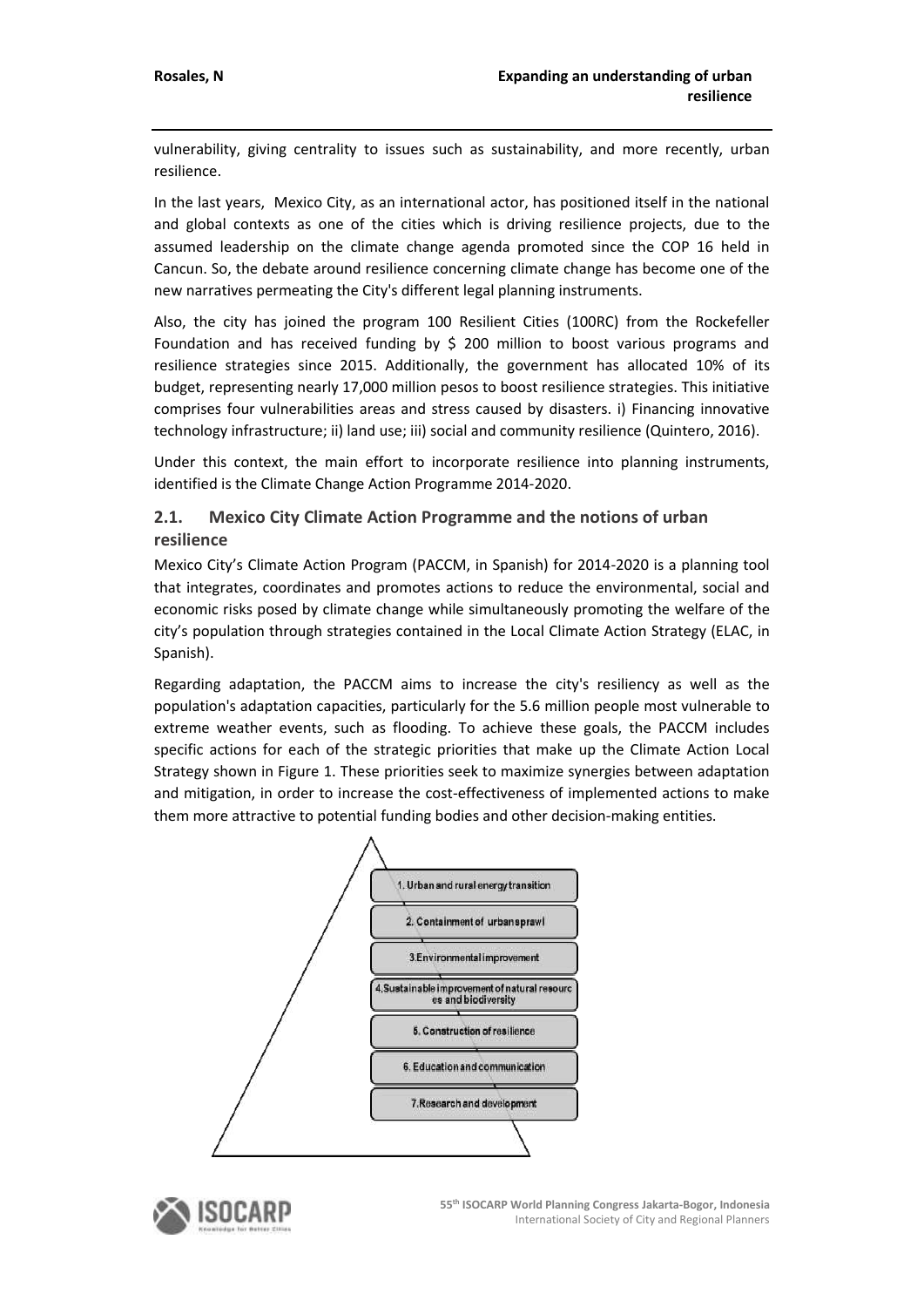**Figure 1. PACCM strategic priorities. Source: Authors elaboration based on Climate change Programme**

As can be seen, building resilience to face the adversities of the process of mitigating and adapting to climate change is a particular objective and consequently one of the main components of the Climate Action Programme.

The term resilience is conceptualized as "the ability of citizens to absorb shocks and reorganize while undergoing climate change through decentralization of activities, the diversity of economic sources, decoupling between economic development and emissions CIS, the integration of the city with natural ecosystems, social cohesion and redundancy" (Gobierno de la Ciudad de México, 2014).

Accordingly, with this definition, the programme sets four attributes of an urban system to be resilient (Molina et al., 2013):

- Decentralization. Which refers to spatial dispersion of the critical activities in the city, to allow that in case of a disturbance in an area of the territory, the rest of the city can continue running smoothly.

- Diversity. Economic growth should decouple GHG emissions and integrate environmental concerns. Urban centers should be more efficient and less polluting.

Flexibility. Ability to face disasters. It may be an administrative type, in infrastructure, economic activity.

Redundancy. It refers to the duplication of the key and essential city services. The city must continue operating by using alternative networks, before collapsing.

Build upon this theoretical framework (resilience in reference to climate change adaptation), the plan departs from a diagnosis of the current situation of the city, focusing on two main aspects; exposure to multiple risks (extreme rainfall resulting in floods or landslides, droughts, heat waves) and poverty and inequality that contributes to high concentration of vulnerability in marginalized groups. So, vulnerability, as a key concept is a compound consequence of the fragility of the urban systems, the capacity of internal agents - including poverty, social marginalization- and other factors such as exposure to the impacts of climate change.

In this regard, by using indicators of exposure, sensitivity and adaptive capacities, the action programme indicates that the periphery is more vulnerable to climate change. Iztapalapa, Cuajimalpa, Xochimilco and Alvaro Obregon have an outstanding range of medium-high to very high; in contrast to the central areas which have low levels of vulnerability.

Strategies and recommendation for building resilience are placed at the broader context of adaptation to address the specific vulnerabilities to climate change which focuses on five issues:

Urban and rural energy transition:

Energy efficiency

Renewable energy

Containment of urban sprawl:

Urban planning instruments

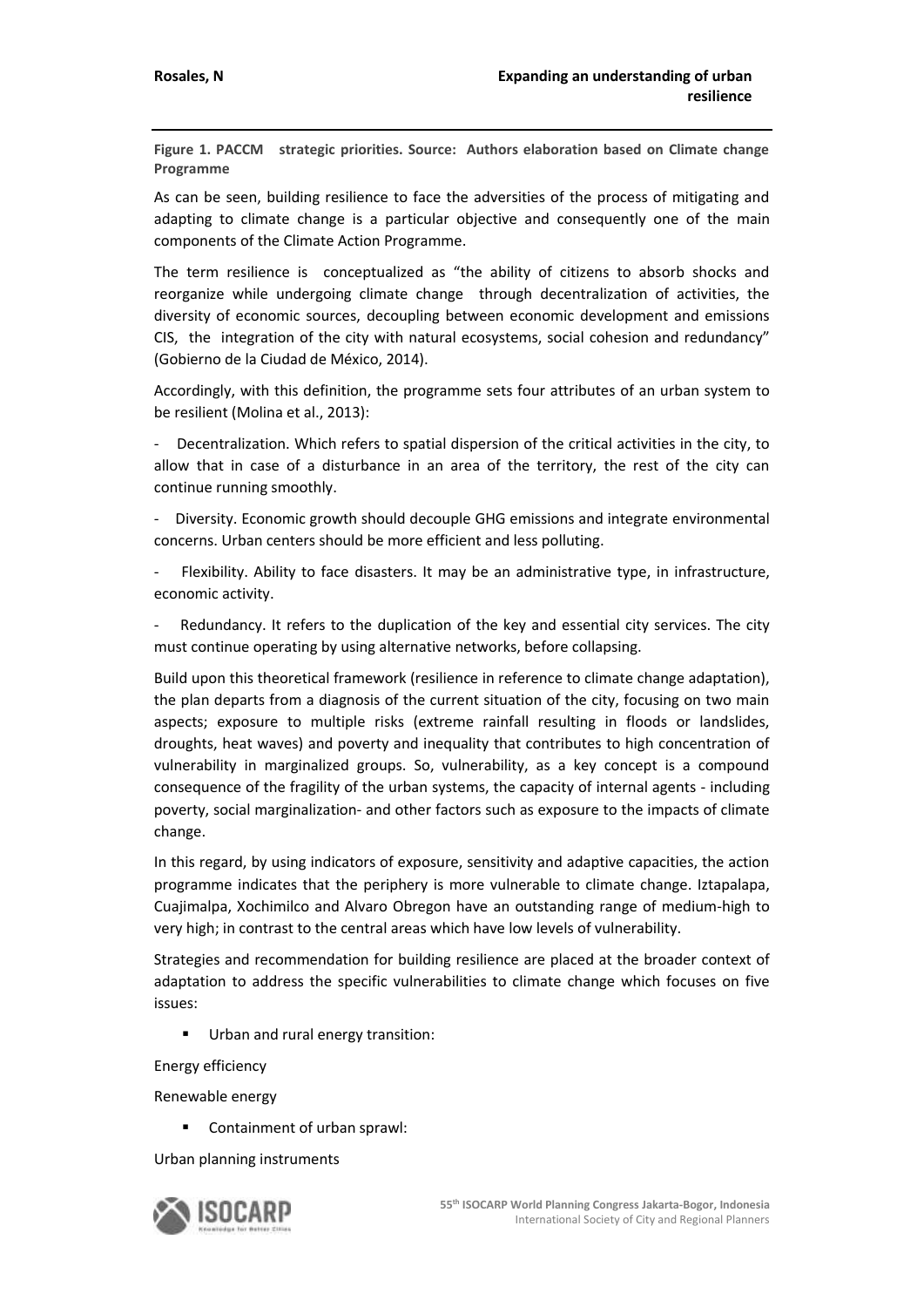Intra-urban green spaces

Infrastructure mobility and transport

**Environmental enhancement:** 

Reduction of emissions

Integrated waste management

Integrated management of water resources

Management of natural resources and biodiversity conservation:

Native species and wildlife

Soil conservation

Building resilience of the city:

Prevention and mitigation

In this line, the action programme promotes prevention and risk mitigation focusing on creating an environmental and economically active population despite destabilizing events, such as natural disasters caused by extreme behaviour on the elements of weather, environmental degradation, and economic and social crisis. Therefore adaptive mechanisms for building urban resilience are associated with the vulnerability of the population, damage to infrastructure (road, hydraulic, electric) and public health. Also, are associated with the improvement of the administrative, organizational capacity to move from prevention to mitigation of risk.

In this regard, key actions to build resilience refer to designing:

Up-to-date Hazard and Risk Atlas

Prevention Program (hydro-meteorological hazards)

The study, evaluation, and relocation of human settlements situated in risk areas

Early warning system to monitor and forecast hydro-meteorological condition of the metropolitan area

A preventive measure system in case of extreme weather events

Training and dissemination of prevention strategies related to climate change, to strategic sectors

Monitoring and prevention vector-borne integrating information

Prevention diseases program

An Environmental Fund for Climate Change

The strategy also explicitly recognizes the fact that building urban resilience to climate change cannot be achieved through 'one-time' activity or 'one-off' projects. Integration of multiple interventions at different scales and across different sectors is a must over time. Also, it emphasizes the role of external actors in catalysing and enabling responses, working with and through internal agents, and influencing where investment in changes to urban management is required.

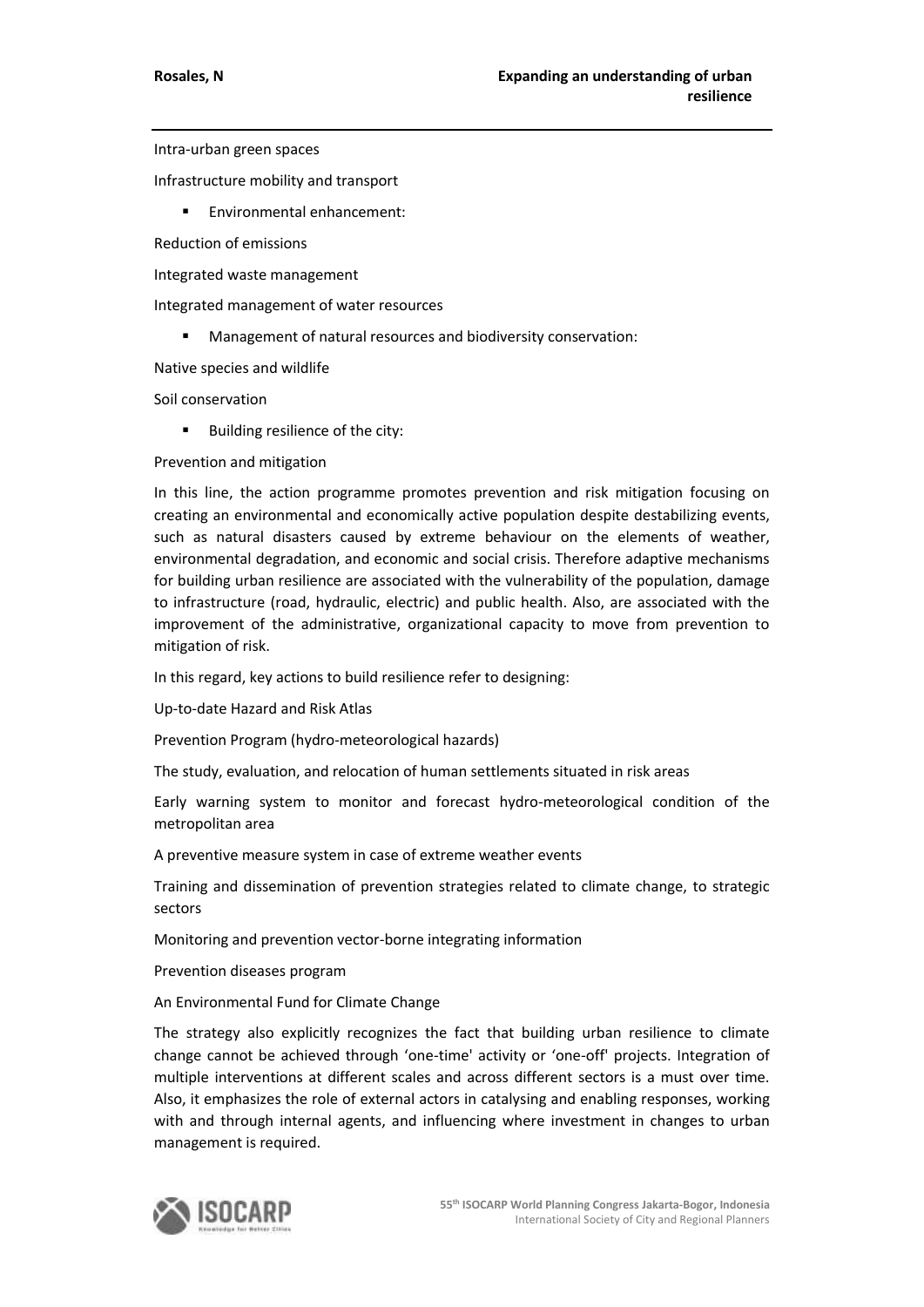For instance, it promotes an integrated approach which incorporates three topics: Urban planning, mobility, and environmental enhancement. The programme also remarks that mitigation actions should demonstrate co-benefits in the adaptation actions, and vice versa, seeking a positive impact on environmental and social development.

## **2.2. Analysis of the adaptation planning framework**

Mexico City's adaptation planning framework helps illustrate how resilience undertakes within the aims and practices of contemporary planning instruments; what are the advantages and shortcomings of the principles adopted, and how can we rethink the concept of resilience within this planning frameworks to guide sustainability transitions. Table 1 synthesizes methodologies, tools, and evaluation frameworks.

| <b>ISSUE</b>         | <b>DESCRIPTION</b>                                                                                                                                                                                                                                         |
|----------------------|------------------------------------------------------------------------------------------------------------------------------------------------------------------------------------------------------------------------------------------------------------|
| Urban<br>resilience  | Building resilience is at the broader context of the adaptation strategy<br>that addresses the specific vulnerabilities to climate change.                                                                                                                 |
| approach             | The planning instrument considers that a city can become more resilient<br>concerning adapting to and ensuring the restoration of basic services, as<br>well as social, institutional and economic activities.                                             |
|                      | Concepts related:                                                                                                                                                                                                                                          |
|                      | The framework focuses on the relationship between vulnerability and<br>climate change. It considers exposure to risk, sensitivity, adaptive<br>capacities, and internal agents.                                                                            |
|                      | Vulnerability understood as a compound consequence of the fragility of<br>the urban systems, the capacity of internal agents - including poverty,<br>social marginalization, and other factors such as exposure to the impacts<br>of climate change.       |
|                      |                                                                                                                                                                                                                                                            |
| <b>Methodologies</b> | Methodology                                                                                                                                                                                                                                                |
| and                  | The planning instrument combines investigation, data, and analysis to<br>diagnose vulnerability.                                                                                                                                                           |
| evaluation<br>tools  | Overall the framework provides a robust analytical foundation for<br>understanding vulnerability to climate change which then informs the<br>identification and implementation of mitigation and adaptation actions,<br>seeking synergies and co-benefits. |
|                      | <b>Methods for analysis consider:</b>                                                                                                                                                                                                                      |
|                      | Climate change scenarios                                                                                                                                                                                                                                   |
|                      | Greenhouse compounds inventory emissions, which incorporates black<br>carbon and fluorocarbons.                                                                                                                                                            |
|                      | A planning evaluation system which makes the plan (measurable,<br>reportable and verifiable) every action has specific monitoring and<br>impact indicators.                                                                                                |

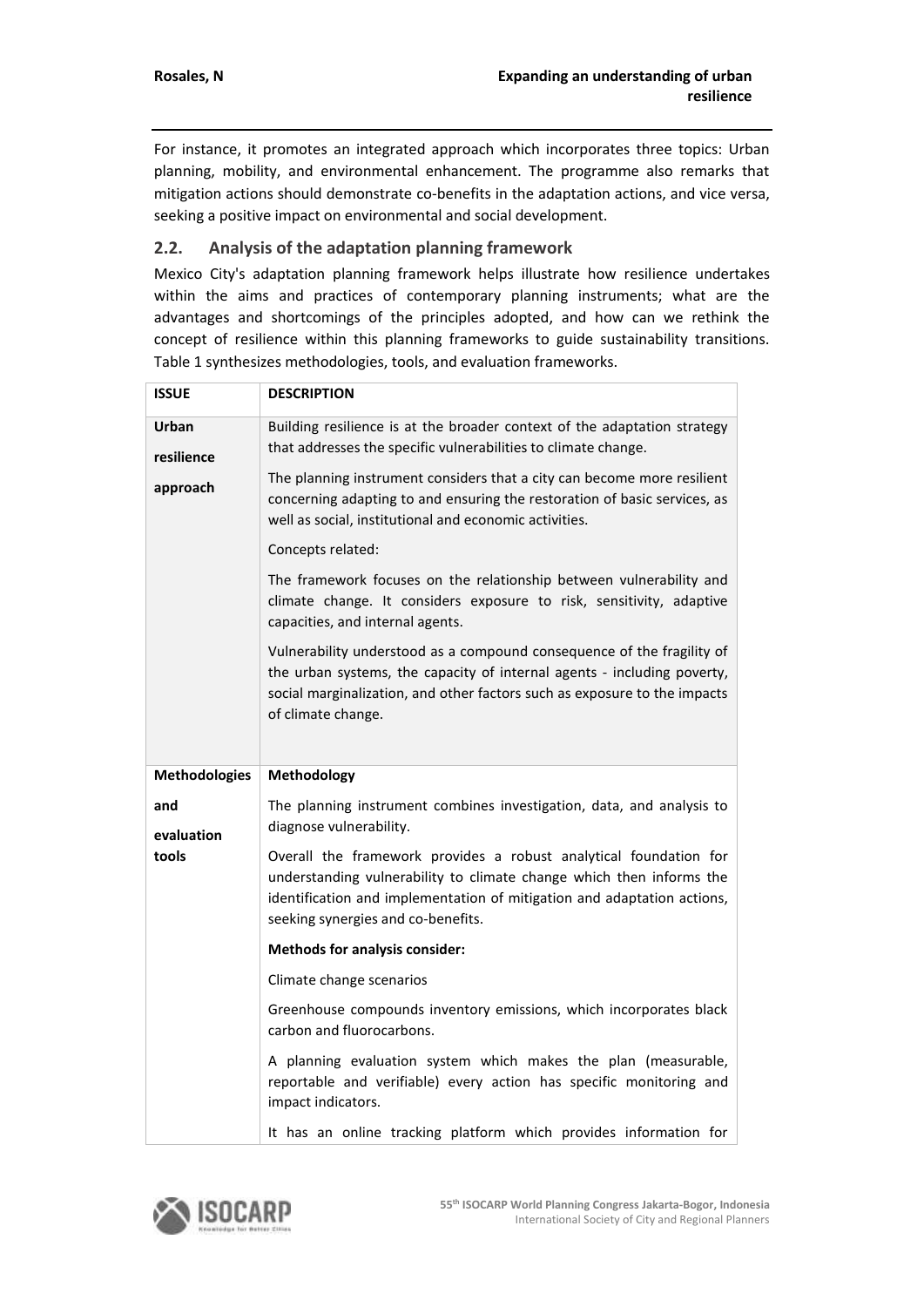| decision-making, in a timely and effective manner. |
|----------------------------------------------------|
| Indicators to measure vulnerability include:       |
| exposure to risk, sensitivity, adaptive capacities |
|                                                    |
|                                                    |

#### **Table 1. Analytical table**

Based on this, it is possible to determine that this planning instrument combines investigation and data collection providing a robust analytical foundation for understanding vulnerability to climate change. In this manner, can be argue that the action plan in operational terms, is useful for understanding resilience in the broader framework of climate change and urban risk management, as it helps to identify:

- What are the hazards? What are the impacts?
- Who (which agent) or what (sector,) is going to be affected by which aspects of climate change?
- Specific sources of vulnerability and capacities associated with specific groups of agents and systems concerning specific change processes
- What needs to be done to address the impacts of climate change?

Still, as argued before, the focus on this climate adaptation planning and urban risk assessment approach, leaves out important issues that should be taken into consideration to forecast future scenarios and define some priorities to increase socioecological sustainability and resilience. First, an important matter related to resilience is concerning the degree to which cities can tolerate alteration is the level of exhaustion of natural resources. This matter deserves a high priority, as it represents a future shock that can affect environmental vulnerability entering the city in a condition of hysteresis. This concept relates a process of degradation which is not reversible by merely eliminating disturbances and may lead to new states (Westoby et al., 1998).

Cities as complex systems have multiples states, and the path back from a disturbance is often different than the path forward, some impacts may be considered irreversible, and may lead to new states. So, resilience does not always require that the system will return to its previous state or equilibrium but instead can adapt and transform into a new state that will allow it to survive further and future change (Folke, C. et al., 2010).

In this sense, Arefi (2011) argues that cities share these resilience abilities and are the subject of a various range of changes (Arefi, 2011).

Therefore, it is essential to use, as analytical tools, ecological concepts that will present a clear idea of the critical attributes of the urban system: adaptive capacity, self-organization, and transformability (Eraydin, 2013). This includes, natural resources availability, carrying capacity, ecological balance, environmental assessment scenarios, **(Rosales, 2017).** In addition, a resilient strategy should not be based only on mitigating and adapting to climate change, it should incorporate how to carry out incremental adjustments to move the city towards a circular metabolism and sustainable urban futures.

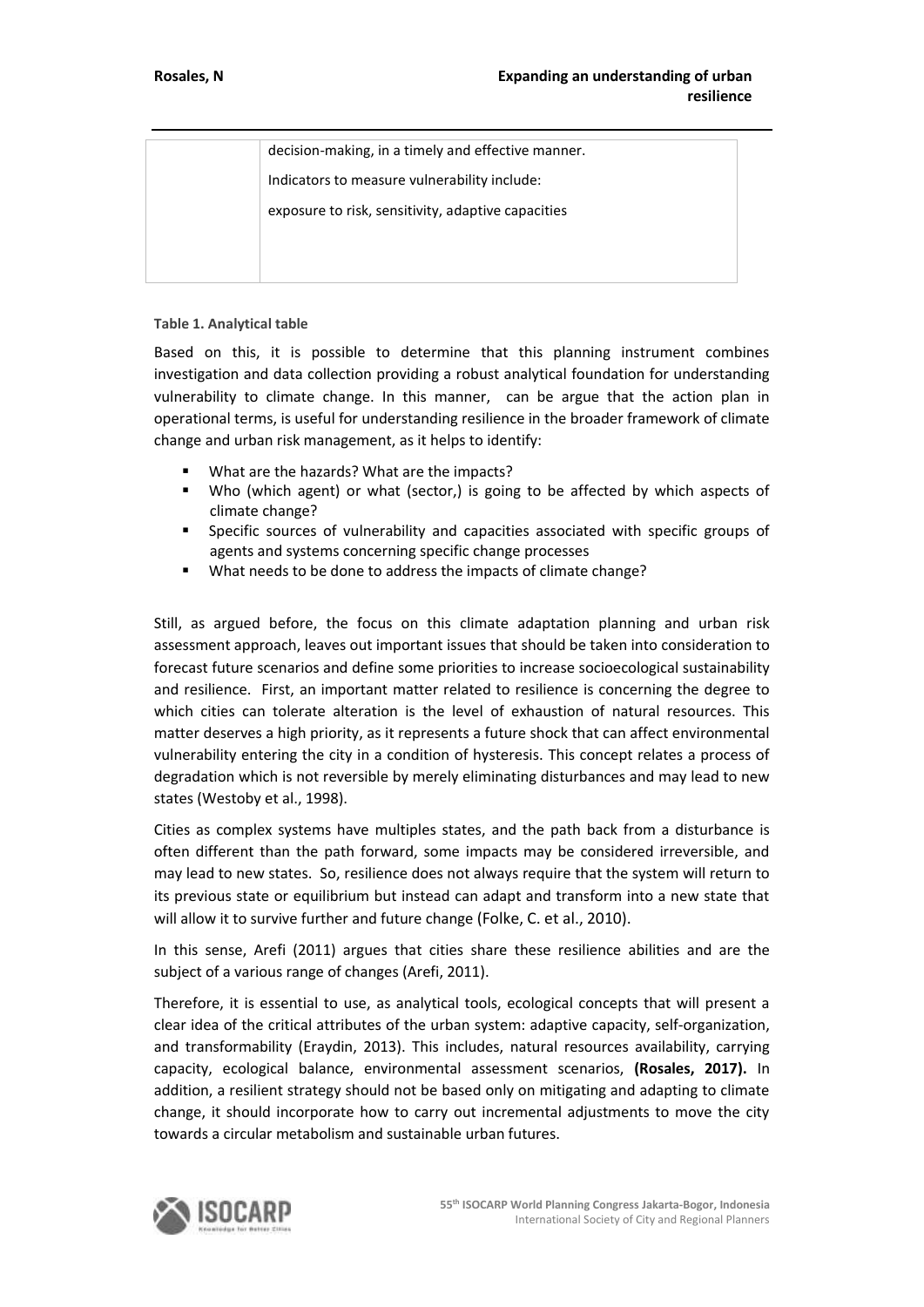Second, resilience is, a powerful concept as it encompasses a better understanding of the complex interactions between the different components of socioecological systems including resource flows (production, supply and consumption chains; built environment (ecosystem services in urban landscapes); social dynamics (human capital and inequity); and governance networks (institutional structures and organization); their strengths and weakness. Therefore an underlying aspect interwove among these components is the notion of risk and vulnerability, which is not only related to exposure, sensitivity and adaptive capacities of a population but also with the specific social, ecological, political and economic processes that lead into vulnerable conditions (Campanella, 2006).

These multifactorial conditions have a particular interest in assessing resilience because vulnerability can be shifted onto disempowered populations (such as urban peripheries, and rural and peri-urban environments), or gained at the expense of adjacent cities (regional or national) or smaller (district level) systems (Chelleri & Olazabal, 2012).

Understanding the way how cities grow and metabolizes nature through infrastructure, not only reinforces an unequal distribution within regions, urban-rural domains, but also can lead to the empowerment of al-ready powerful and advantaged groups, while disempowers marginalized individuals and groups (Heynen, N., M, Kaika., & Swyngedouw E., 2006) can serve as a starting reflection point to determine opportunities and threats of urban systems to become more resilient and sustainable.

Therefore, indicators that better reflect the complexities of urban flows in relation to resilience, such as the metabolic flows of cities and regions (Rosales, 2018), which are a key component to understand the vulnerability matrix in the wider context of a sustainable development, should be incorporated.

In an attempt to illustrate how these oversights of the climate adaptation planning can be overcome, and properly carry out a resilience assessment, the next section will incorporate urban metabolism and sustainability environmental indicators into the analysis.

#### **2.3. An assessment framework for the use of resilience in urban planning**

Understanding urban-regional metabolism dynamics for climate adaptation and mitigation scenarios

In 2012, Mexico City consumed approximately 14 million MWh, which represents 7% of annual national energy consumption. The city's location is in a basin, where there are not intensive processes of electricity generation, oil activities or heavy manufacturing. So, only 20% of electricity is generated within the area, while the rest comes from the National Interconnected System (SENER, 2009). These issues imply that the city needs to design a strategy to be prepared to possible sustainability crises, such as energy shortages, pointing out as well, the imperative to move the city towards alternative (back-up) and diverse energy supply sources.

In the same year, the city produced 31.842 million tons CO2 equivalents emissions which, 80% derives from energy consumption in the form of fossil fuels and electricity, mainly from the transport sector while solid waste is the second factor which contributes to emissions generation (Molina et al., 2013).

Modelling scenarios estimate that in 2020 CO2e will increase to 34.5 million tons, and by 2025 about 37 million tons of CO2e, while the PACCM 2014-2020 will contribute to the

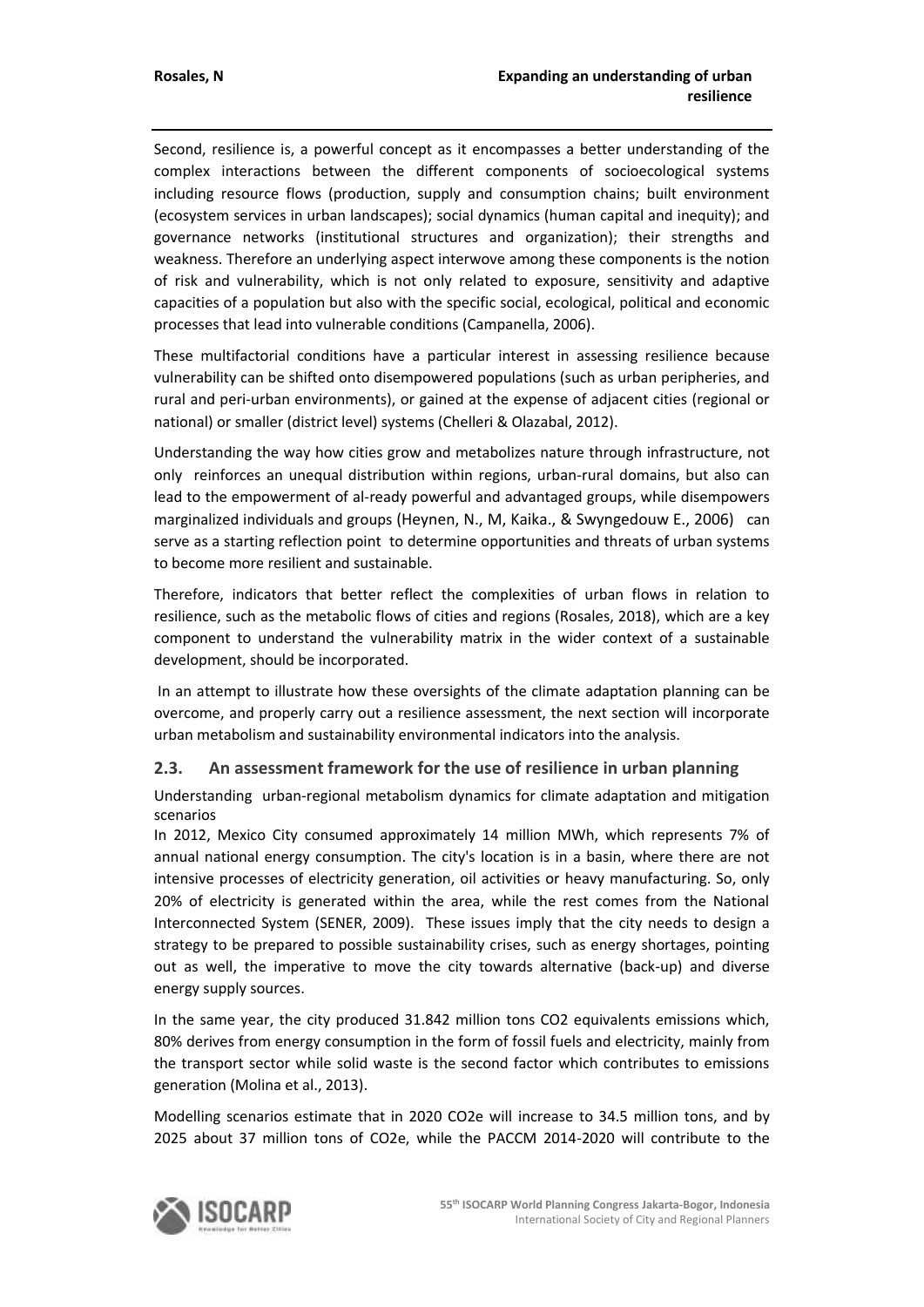reduction of 8 million tons of CO2e and 2 million tons (Gobierno de la Ciudad de México, 2014).

These facts raise questions that both policymakers and planners need to consider. For example, material flows such as solid waste, which is also a significant contributor to emissions, would imply that building strategies for a resilient city need to set goals for dematerialization (consumption of fewer materials) and how to carry out incremental adjustments to move the city towards a circular metabolism.

In regard to disturbances, the scenarios methodology to project and predict the future risk associated with the climate change impacts, shows that according to the climate evolution patterns for Mexico City in the short (2030 ) and medium term (2050 ) possible future shocks could come from: a) The agricultural cycles by changes in the seasonality of temperature and rain; b ) The creation of new habitats for the development of pest or disease vectors; c ) Changes in biological diversity biomes and; d ) Shortage of water resources.

Regarding to natural resources, even if water scarcity has always been a red spot for sustainability in Mexico City, water shortage factor of risk is not considered, in the current model as an environmental vulnerability which could drive changes in the system at multiple scales (for instance, an ecological region). So, if additionally to climate change scenarios we incorporate environmental indicators to understand the urban –regional metabolism dynamics, we can have a broader picture of imbalances in the urban system to forecast possible short and long-term disturbances that will help to adjust in the face uncertainty, designing prevention and adaptation strategies to manage this scenario.

For instance, water stress indicators can reflect the total volume of water extracted concerning the average natural water availability. In the case of Mexico City, water stress in the region is 120% (SEMARNAT, 2010).

Water supply has increasingly come from farther away. So the transfer of water extends about 130 kilometers. In addition to this long distance, Mexico City location in a valley implies that water must be pumped a thousand meters, equivalent to the burning of 3.4 million barrels of fuel per year (Tudela, 1991).

This information, therefore, not only confirms the strong dependency on external sources of water supply but also raises questions about the marked vulnerability to water availability, revealing how this relates to the contribution to green gas emissions; and the levels of environmental impact of the city.

The notions of resilience is related to the capacity to cope with disturbances, alternative stable states of complex systems and a dynamic balance. From this perspective, resource availability of the city to supply urban population demands, and ecological balance are also, two important factors to consider.

Bearing in mind that the predicted Biocapacity of the Earth estimation is 01.8 global hectares per capita (World Watch Institute, 2007), and the following results from the quantification of Mexico City carrying capacity (166, 031 Ha).

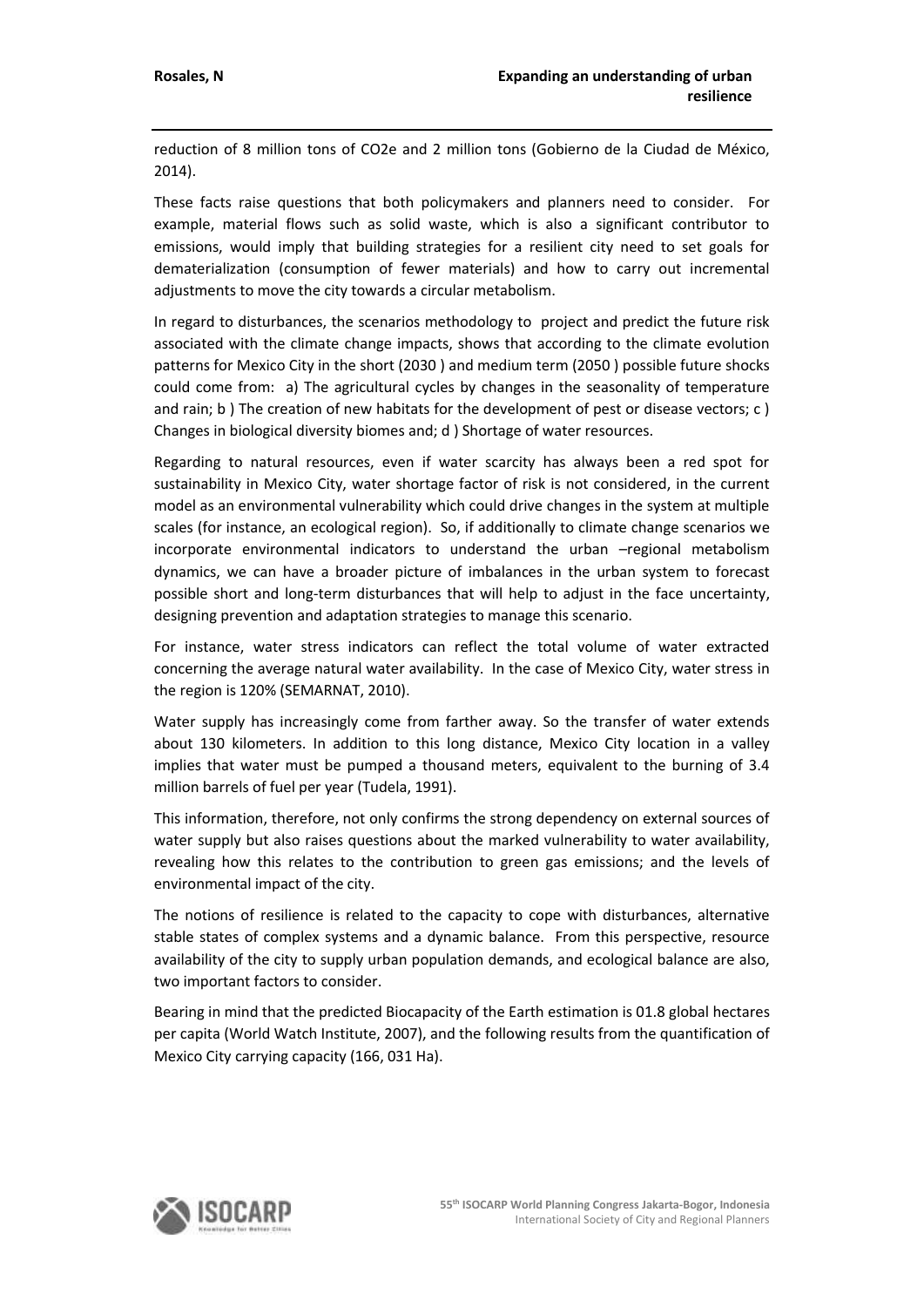| <b>LAND USE</b>                                                                                                                                                                                        | <b>Has</b>  |
|--------------------------------------------------------------------------------------------------------------------------------------------------------------------------------------------------------|-------------|
| Fossil<br>energy<br><b>absorption</b> has<br>been<br>related<br>forest<br>to<br>surfaces (172.22 km2)<br>and reforested areas (4<br>km).                                                               | 17,622      |
| <b>Ruilt</b><br>Local<br><i>area</i><br>capacity to<br>support<br>urban<br>infrastructure<br>has been correlated<br>with total built area.<br>which corresponds to<br>urban and industrial<br>land use | 59,192      |
| <b>Cultivable</b><br>for<br>area<br>food production<br>is<br>related<br>the<br>to<br>agricultural area                                                                                                 | 37.184      |
| <b>Pastures</b> are associated<br>with grassland, desert<br>scrub and secondary<br><i>vegetation.</i>                                                                                                  | 34,527      |
| <b>Forest</b>                                                                                                                                                                                          | 17,222      |
| <b>Water</b> and the category<br>sea (water) is related to<br>water bodies                                                                                                                             | 284         |
| <b>TOTAL</b>                                                                                                                                                                                           | 166,03<br>1 |

**Table 2 Local Source: Authors elaboration based on (INEGI, 2010)**

Mexico City to be ecologically sustainable would need about 15,906,631 ha. Ergo, the City has an ecological deficit of 15,740,600 ha because its population surpasses its carrying capacity in 90%, entering in a condition known as ecological overshoot.

These facts reinforce the importance to consider the availability of resources and urban metabolism dynamics, in order to assess its adaptive capacity, self-organization, and transformability. Mostly those related to water bodies to supply the demand, and food selfsufficiency regarding the low production due to the limited agricultural amount of space available. In particular, because climate change can exacerbate impacts affecting agriculture systems and water shortage. So, integrating food security and urban water cycle as analytical elements into urban planning should be established as a critical aspect of any comprehensive urban resilience strategy.

Understanding the vulnerability of urban systems in the context of an equitable and sustainable development.

While it is true that the city has a water shortage, due to the levels of exhaustion of the resource, and the fact that in the Metropolitan Area of Mexico water supply systems have been operating beyond their limits. This situation depends on the specific social-economic condition of the area in such way that unequal access to resources and disparities in the provision of infrastructure affects mostly the population in the southeast areas (Iztapalapa, Tláhuac, and Xochimilco), which have the lowest income levels.

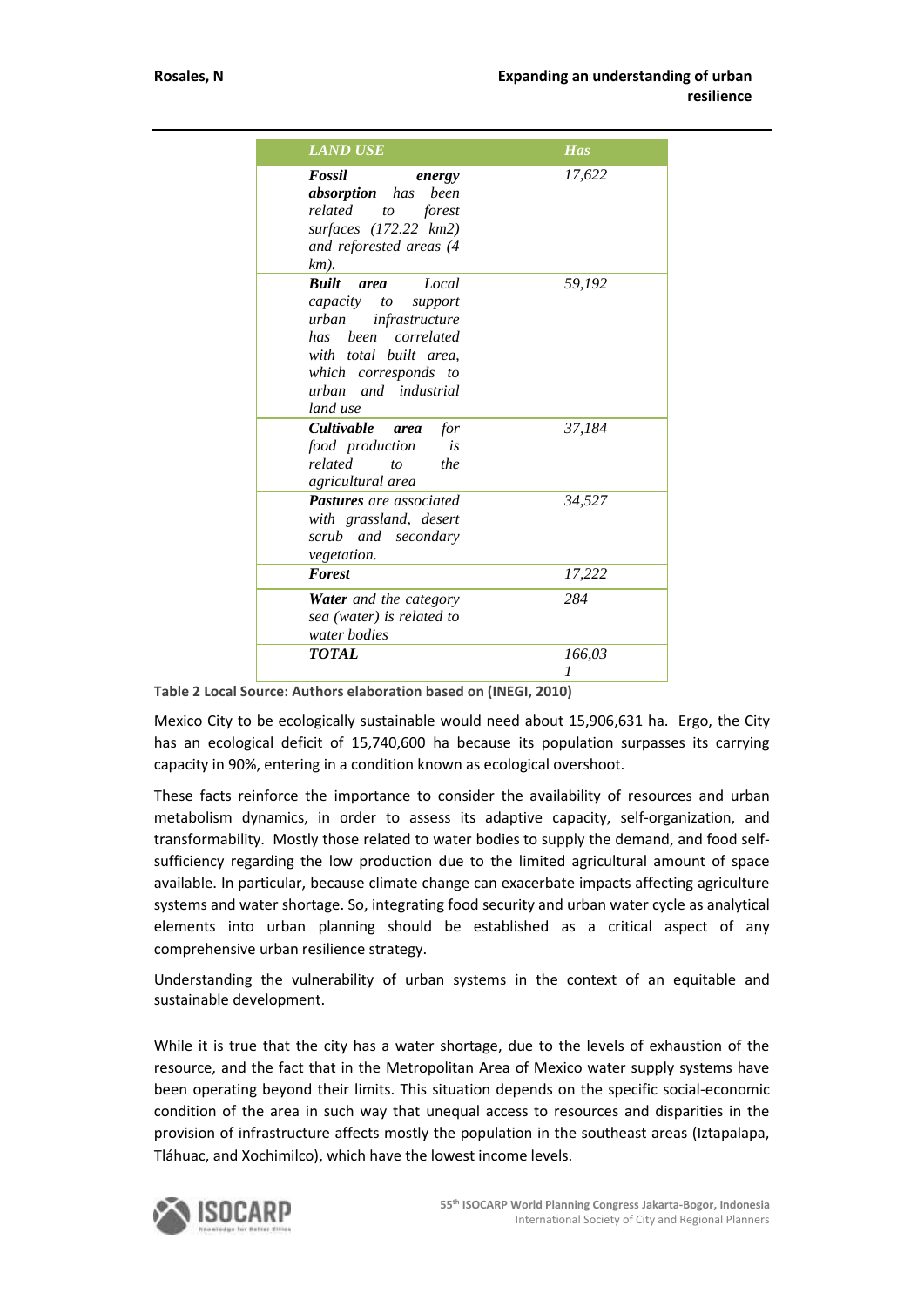Accordingly, to the Climate Change Action Program, the degree of exposure to the risk in the city varies from low to medium where the vulnerable population localizes on the south (in the delegations Tlalpan, Magdalena Contreras, Álvaro Obregón and Cuajimalpa). Mainly, characterized by irregular human settlements patterns, where the steep slope is very prone to washouts by the presence of water erosion.

| Vulnerability |  |
|---------------|--|
|---------------|--|

#### **Critical**

Iztapalapa, Alvaro Obregon, Tlalpan, Tlahuac, Xochimilco y Milpa Alta

**Medium**

Azcapotzalco, Coyoacan, Cuajimalpa,Gustavo A. Madero, Iztacalco,La Magdalena Contreras y Venustiano Carranza

**Above average** 

Benito Juarez, Cuauhtemoc y Miguel Hidalgo

**Table 3 Degree of exposure to risk of the population in the city. Source: (Gobierno de la Ciudad de México, 2014)**

Following the assessment model, when adding the effects of climate change such as 1) Growth in water demand. 2) Increased degradation in catchment areas. 3) Reduced water quality and recharge, among others, it is possible to foresee the way in which some parts of the city will increase their vulnerability.

As the table 2 shows water availability in the different municipalities of the city, already present critical levels of consumption in those settlements with the lowest welfare conditions, while higher income sectors consume over 80% of the water provision available.



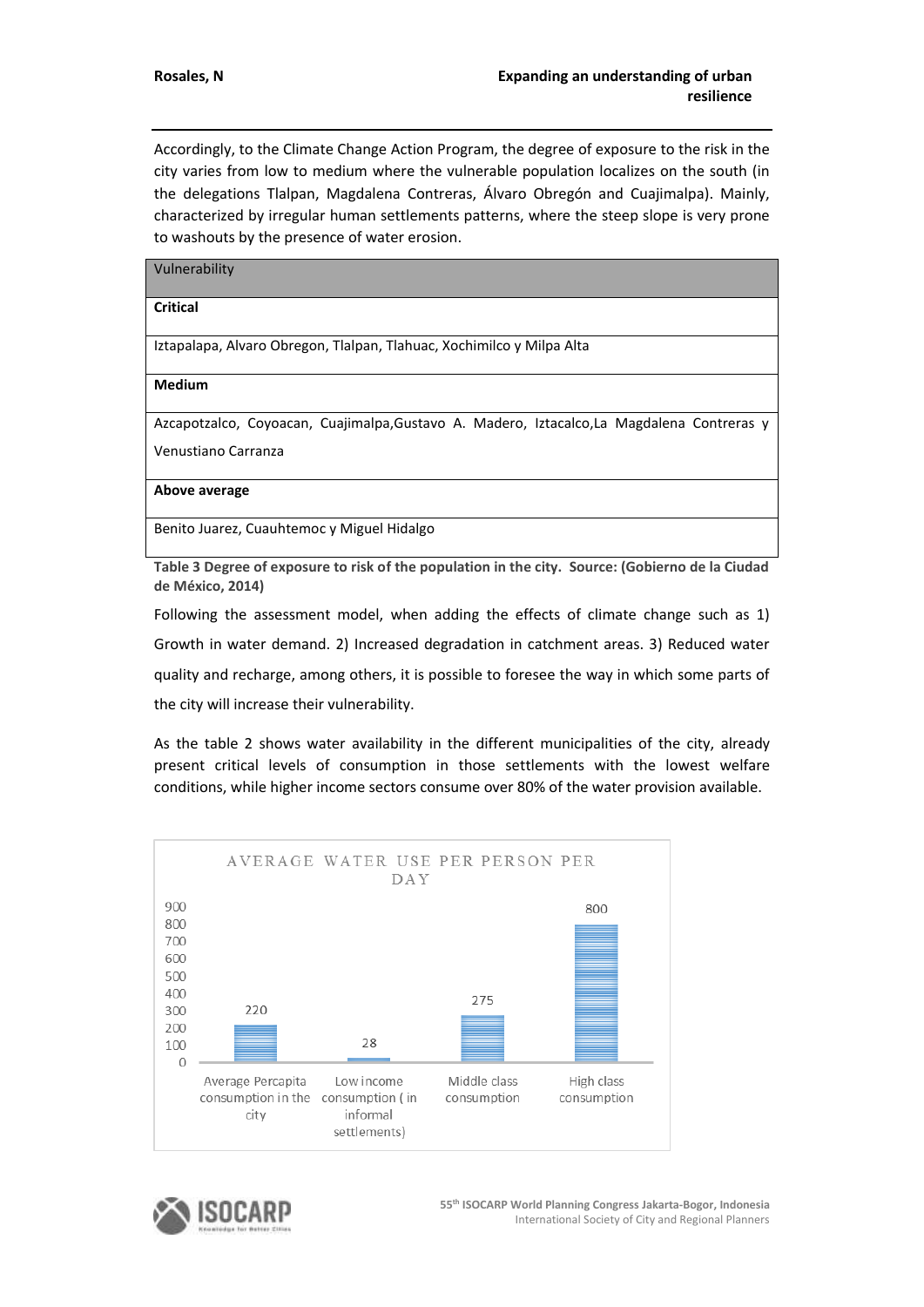**Figure 2. Water consumption inequities. Source: authors elaboration based on (López, 2006)** 

These contradictions that extend beyond the city limits, due to the way city metabolizes nature, not only reinforce an unequal distribution of metabolic flows within but also generates vulnerability in nearby areas.

For instance, water scarcity impacts ecological systems at a bioregional level. The average production of wastewater in the sub-region in 2012, amounted to 1.66522 million m3. From this, only 78% of channels treatment plants. The water waste re-usage has come up to only 4 %. Then, 22% of the negative externalities of Mexico City are transferred to other regions, displacing environmental risk and vulnerability to rural areas such as the Mezquital Valley (Rosales, 2013).

This better understanding of why people and places are affected differently, and how the growing inequalities in the cities constrain or trigger this conditions of risk and vulnerability in the urban space, and among regions point out critical issues concerning environmental justice at different scales, that should be also incorporated into planning.

Understanding resilience in a wider context. Adaptive capacity, self-organization, and transformability

One of the main aspects that underlies the conceptualization of resilience in the case study presented, is related to the capacity to cope with disturbances and return to a stable state. Nevertheless, as Timon McPhearson argues "…given the often enormous inequities in our cities, we need to be thinking about resilient of what, to what, and perhaps especially, for whom?"… (McPhearson, 2014).

As planner, and inhabitant of Mexico city, I can argue that the city has become a resilient entity, while remains highly vulnerable to factors such as social inequality, uncontrolled growth of urban sprawl, informal settlements, natural resources scarcity, and ecological systems degradation.

The poor and vulnerable are continually being resilient, under the disturbances and changes due to socio environmental dynamics, as that is how they live their lives. In this way, the city has achieved a precarious balance that maintains the urban system "functionality" despite its environmental crisis and its ecological overshoot.

So, one of the questions which raises this case study, is do we really want to maintain this fragile equilibrium and the status quo, or what we need is a new state, and a city resilience transition strategy acting in the interests of the poor and vulnerable and highly degraded environmental systems.

A comprehensive urban redevelopment strategy changing internal and external processes and socio environmental dynamics can provide the means to shift the growth trajectory of the city towards a more equitable, environmentally sound and therefore sustainable direction (Agyeman, 2013). But, how can we move towards this direction?

# **3. Rethinking adaptation planning**

The theory of resilience can support the conceptualization and development of tools, to help understanding the city as a complex socio-ecosystem and manage urban sustainability

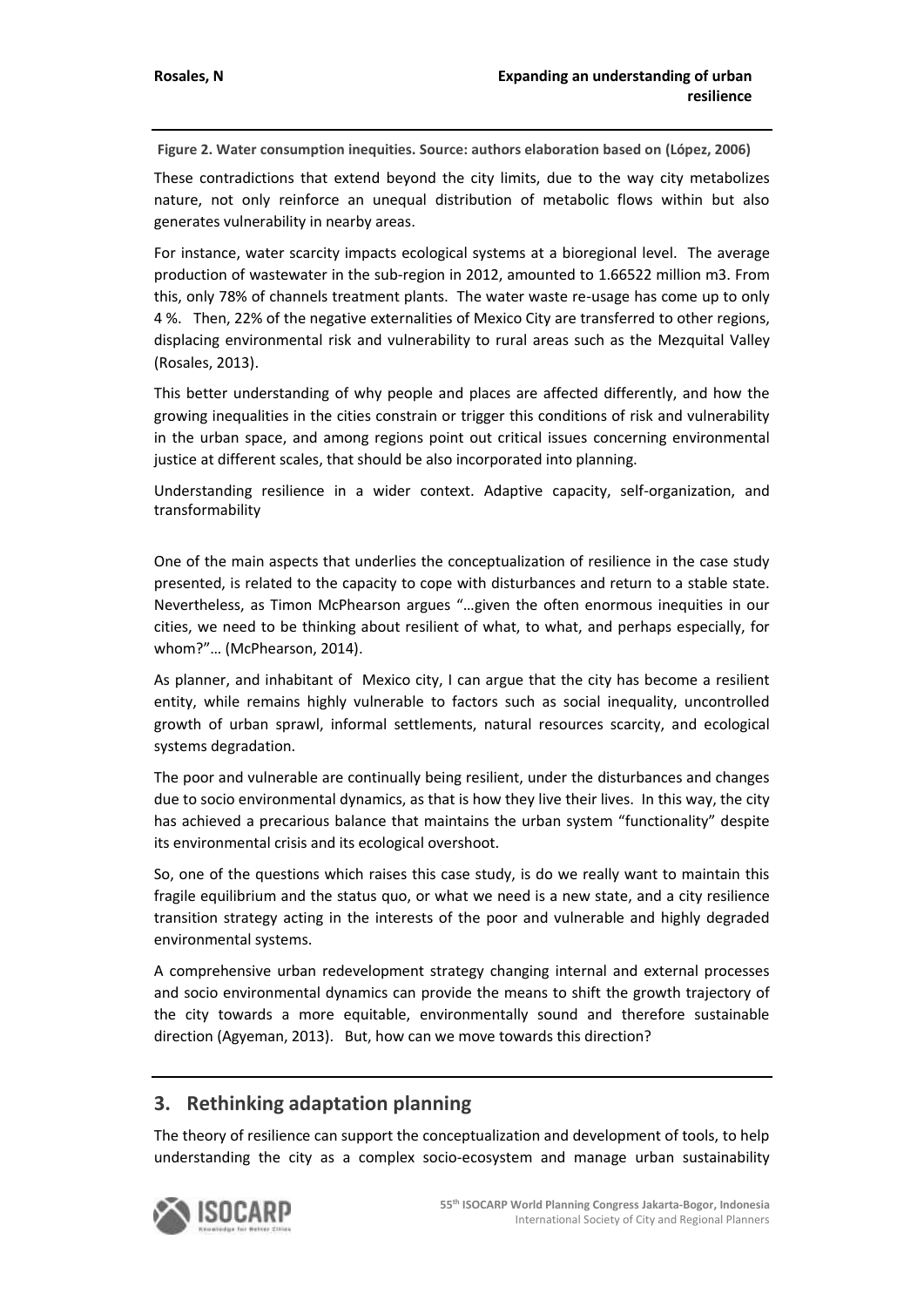transitions, by providing a long-term perspective based on the three key concepts: learning, adaptation, and transformation (Walker & Salt, 2006).

This broader perspective implies going beyond the use of resilience and disaster risk reduction assessment and climate change adaptation.

This latter interpretation based on resilience as a dynamic process involving recover from disturbances, but also to carry-out incremental adjustments (adaptations) and; exploring and expanding the capacity to innovate and transform (Holling, 1973), can then, become the frog leap to move planning adaptation framework towards a more comprehensive and integrated approach to face sustainable transformations.

This process, according to Olsson, requires: (1) preparing for change, (2) navigating the transition, and (3) building the resilience of the new trajectory of development (Olsson et al., 2006).

The question then is, how can this transformative notions of resilience be introduced in existing adaptive planning? This article argues that the shift can be done by a) moving from risk management to uncertainty oriented planning, b) Understanding vulnerability in the context of an equitable, sustainable development; and as a result, c) embedding resilience as a heuristic device in planning models.

## **3.1. Moving from risk management and climate adaptive planning towards urban resilient transition: uncertainty oriented planning**

Moving from vulnerability risk analysis to urban resilience transitions call for understanding urban- regional metabolism dynamics; the degree to which cities can tolerate alteration and perturbances before reorganizing; dealing with uncertainties; conceptualizing what transformations are needed; setting targets and ways of transiting towards sustainability processes and scenarios, and new rationality in planning.

This focus on change and uncertainty, challenge mainstream planning models, based on the two dominating paradigms, rational, comprehensive, and communicative planning, which have dominated the practice. First, because often look at past trends and known problems instead of dealing with uncertainties (Jabareen, 2012). Secondly, because adaptive planning frameworks, which emphasize maintaining the resilience status of the city, do not appear to be contributing sufficiently to the achievement of resilience at the broader context of the sustainable paradigm.

Thus, resilience planning should integrate risk management, adaptive planning in the broader frame of planning for urban sustainability.

As illustrated with Mexico City case study, this integration requires a systemic view for understanding the different processes or components and the way how they interact with each other. For instance, the dependency that cities have on external resources such as food, water, products and energy; and the adaptive capacity of the city to respond to threats related to resource crises or climate/natural disaster events.

These should be complemented by a science policy interaction that can help to design appropriate strategies for a resilience city transition, such as slow exploitation, goals for dematerialization (consumption of fewer materials) and decarbonization (consumption of less carbon).

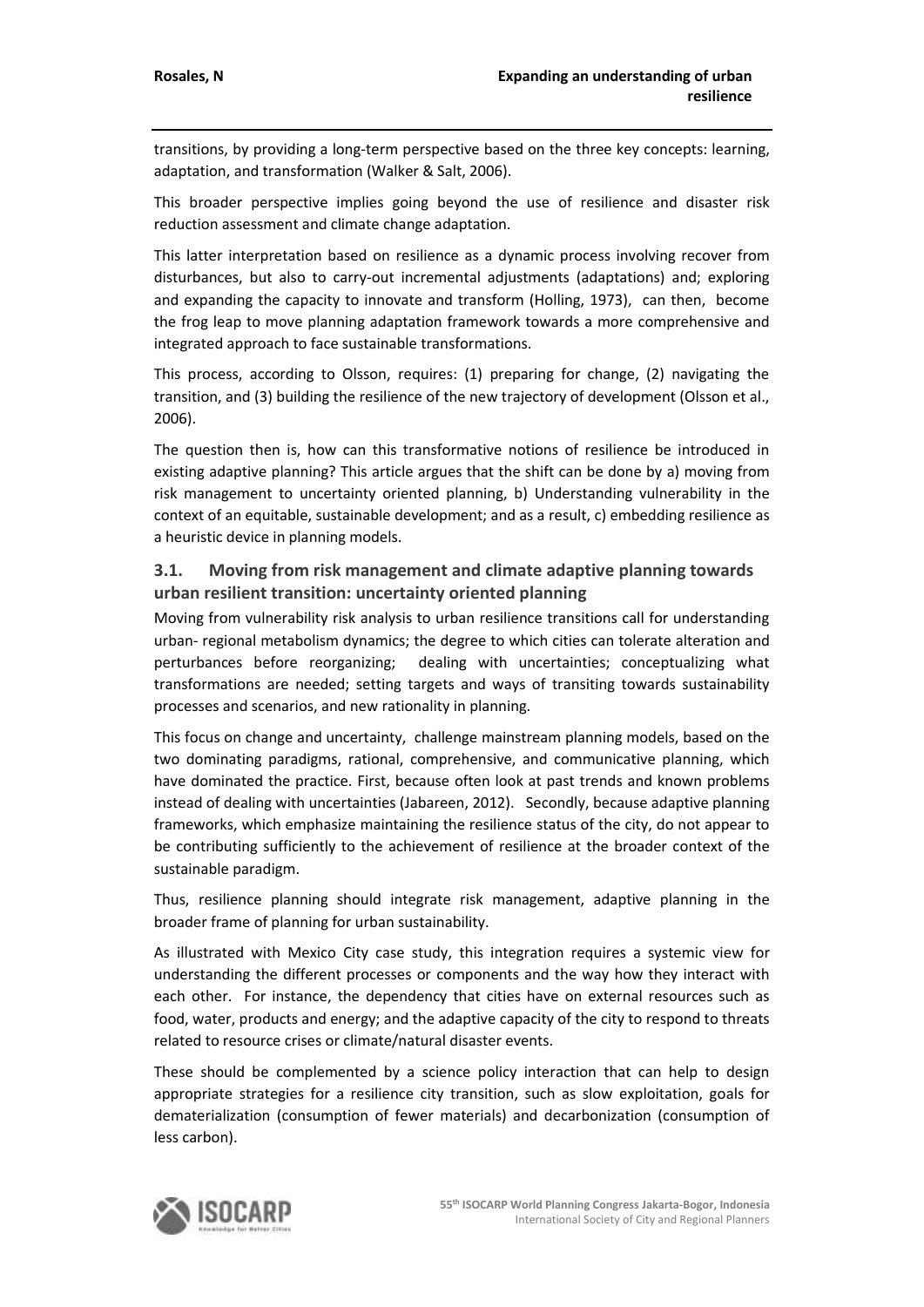# **4. Concluding remarks**

Urban resilience transition demands new strategic approaches to planning frameworks, methodologies and evaluation tools. This challenges not only conventional planning models but also states the importance of evaluating the way resilience has been revisited and embedded in contemporary planning. Therefore, it is essential to bring our analytical gaze to the theory and planning practices which attempt to target an urban resilience transition, comprehensively, to promote more suitable and effective proposals towards the construction of sustainable cities.

The analysis of Mexico City Climate Change Programme helps illustrate the incorporation of resilience within the aims and practices of contemporary planning instruments. Also, what the advantages and shortcomings of the conceptual approaches adopted and the proposed strategies are.

In this regard, one of the critical points of the discussion of this article is that evidently, resilience has been, mainly, incorporated in instruments based on DPRS approach resulting on climate adaptation planning.

Even though the above approach is an advance into integrating economic, environmental and social aspects with mitigation and adaptation into planning, there has been a narrow use of the resilience concept.

Urban resilience transitions necessitate going beyond identifying and predicting the impacts of climate change spatially to overcome disaster situations, vulnerability or possible impacts.

Resilience as a heuristic device has the potential to forward sustainable transformations, instead of preserving the status quo of the stable condition on which the city and their inhabitants have found an equilibrium grounded on ecological overshoot, poverty, sprawl, inequality, and threats to human and ecosystem health.

Embedding transformative resilience into planning frameworks offers excellent possibilities to understand the interactions among metabolic flows, the environment, social dynamics and governance networks. As well as the conceptualization of strategies to manage urban sustainability transitions which encompasses: exploring the capacity of urban systems to cope with short-term disturbances and long-term changes; stretch resources to meet the increased demand for shelter, water, secure food security and energy in scenarios of scarcity; adapting to new scenarios; and enable transition of new trajectories of change.

In sum, the value of incorporating resilience into planning should lie on the way this heuristic concept can help us to face transformations towards social, economic and ecological sustainable systems.

# **5. References**

- Abhas K. Jha, Todd W. Miner, and Zuzana Stanton-Geddes. (Eds). (2013). *Buinding urban resilience: Principles , tools and parctice.* Washington: The World Bank. Y en texto se tendría que citar (Abhas, et al., 2013).
- Agyeman, J. (2013). *Introducing Just Sus-tainabilities: Policy, Plannig, and Practice.* Ney York: Zed Books.

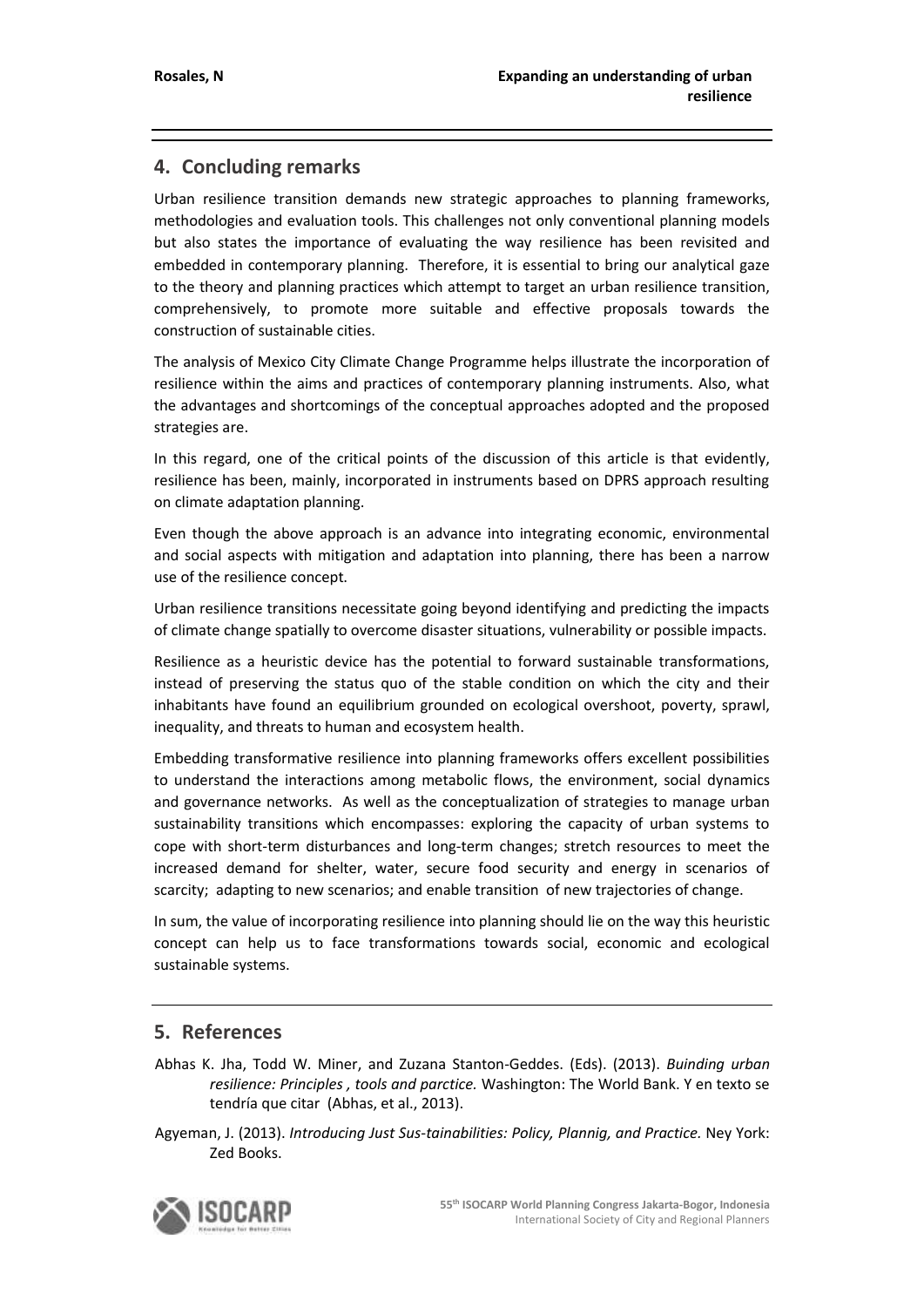- Arefi, M. (2011). Design of resilient cities, reflections from a studio. In L.-S. Tidib (Ed.), *Companion to urban desgn* (pp. 674-685). Abingdon: Routledge.
- Biggs, R., Schüter, M., & Schoon, M. L. (2015). *Principles for building resilience: Sustaining ecosystem services in social-ecological systems.* Cambridge: Cambridge University Press.
- Campanella, T. (2006). Urban Resilience and the Recovery of New Orleans. *Journal of the American Planning Association, 72*(2), 141 — 146.
- Chelleri, L., & Olazabal, M. (2012). Multidisciplinary perspectives on urban resilience: a workshop report. (1st ed.). Bilbao: Basque Centre for climate change.
- Cutter, S. (1995). Race, class, and environmental justice. Progress in Human Geography. In P. Robbins, *Political Ecology* (págs. 107–118).
- Eraydin, A. (2013). "Resilience Thinking" for Planning. In Eraydin & A., Tasan-Kok, T. (Eds). Resilience Thinking in Urban Planning.
- Folke, C., S. R. Carpenter, B. Walker, M. Scheffer, T. Chapin, and J. Rockström. (2010). Resilience thinking: integrating resilience, adaptability and transformability. *Ecology and Society* 15(4): 20. Retrieved from http://www.ecologyandsociety.org/vol15/iss4/art20/.
- Gobierno de la Ciudad de México. (2014). *Programa de Accion Climatica de la Cidad de México 2014-2020.* Ciudad de México: Gobierno de la Ciudad de México.
- Gunderson, L., Kinzig, A., Quinlan, A., & Walker, B. (2011). Resilience: leading transformational Change. *Ecology and society, 16*(2).
- Hearn, B. (2008). *Community resilience: A social justice perspective.* Florida: Community and Regional Resilience Initiative.
- Holling, C. (1973). Resilience and stability of ecological systems. *Annual Review of Ecology and Systematics, 4*, 1–23.
- ICLEI. (2012). *Resilient Cities 2012: Congress Report. Bonn.* Germany. ICLEI.
- INEGI. (2010). *Usos del suelo y vegetación del Distrito Federal.* Aguascalientes: INEGI.
- Jabareen, Y. (2012). *Planning the resilient city: Concepts and strategies for coping with climate change and envirenmental risk. In Cities.* Retrieved from http://dx.doi.org.ezp.sub.su.se/10.1016/j.cities.2012.05.004
- Lampis, A. (2015). *Resiliencie & cities*. Critical thoughts on an emerging paradigm [Entrada en blog]. UGEC VIEWPOINTS. Retrieved from (https://ugecviewpoints.wordpress.com/2015/10/08/resilience-cities-criticalthoughts-on-an-emerging-paradigm/)
- López, F. M. (2006). Niveles de dotación de agua y drenaje en la Zona Metropolitana de la Ciudad de México. En A. G. Aguilar (Ed.), *Las grandes aglomeraciones y su periferia regional* (pp. 143-179). México: Porrúa, UNAM.
- McPhearson, T. (2014, June 08). *The nature of cities. The Rise of Resilience: Linking Resilience and Sustainability in City Planning* Retrieved from http://www.thenatureofcities.com/2014/06/08/the-rise-of-resilience-linkingresilience-and-sustainability-in-city-planning/
- Mitchell, J. (Ed.). (1999). *Crucibles of Hazard: Mega-Cities and Disasters in Transition.* Ney York: United Nations University Press.